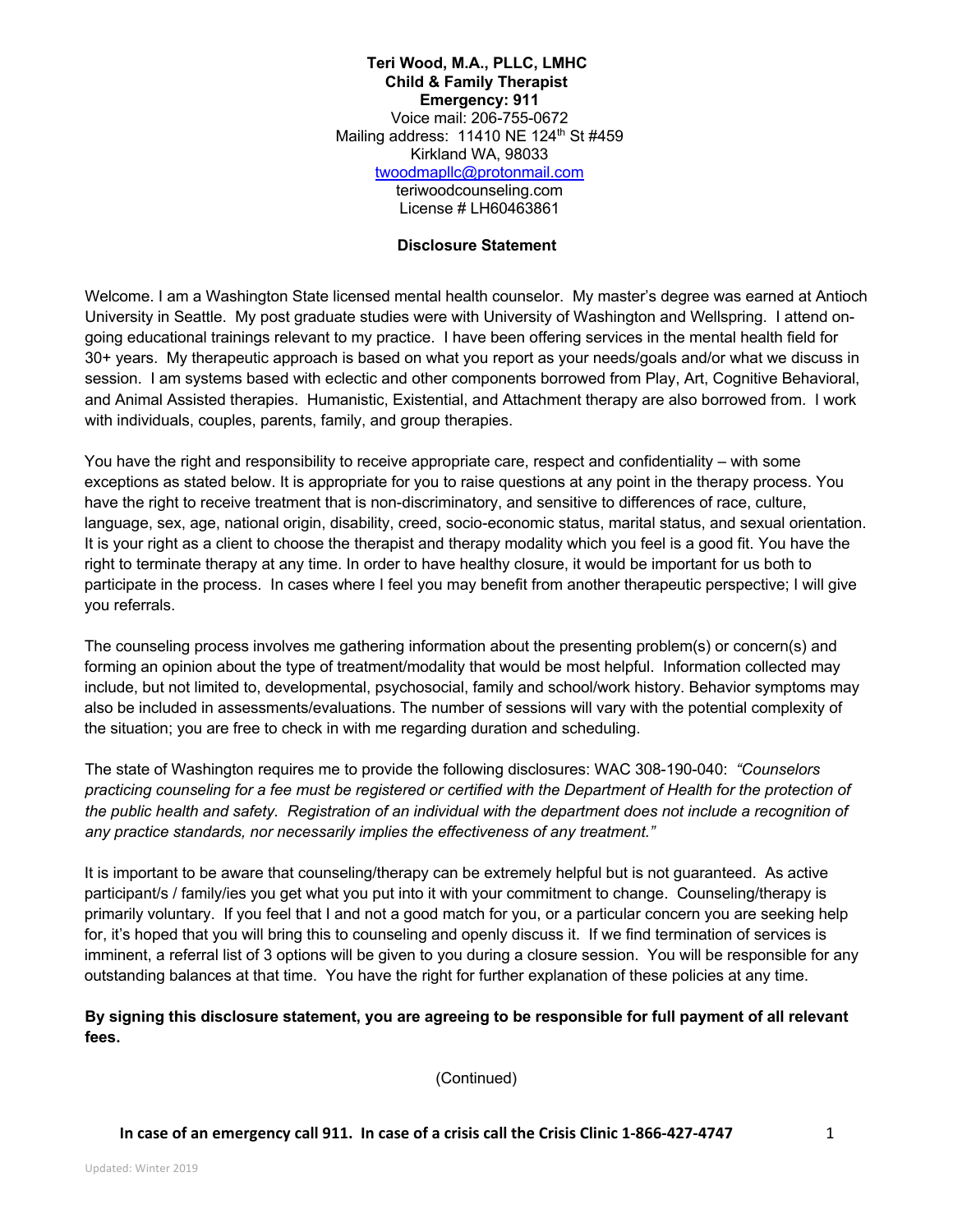**Emergency or Crisis Information:**

*Teri Wood, MA, PLLC is a private practice therapy model that does not offer crisis response services or after hours coverage***.** 

**In case of life-threatening issue/s-EMERGENCY please call 911, go directly to the Emergency Room/Department.** 

**In case of a CRISIS please call:**

- **King Country Crisis Line 1-866-427-4747**
- **Snohomish County Crisis Line 1-800-584-3578**
- **TTY 206-461-3610**
- **Crisis Text 741-741**
- **Teen Link (6p – 10p only) 1-866-833-6546**
- **National Suicide Hotline 1-800-273-8255**
- **Runaway Switchboard 1-800-786-2929**

**Confidentiality:** Issues discussed in the course of therapy are primarily confidential. Information regarding your treatment is addressed in the laws of the state of Washington, which require certain information to be released in specific situations, such as (RCW 18.225.105):

- (1) With the written authorization of [client/family] or, in the case of death or disability, the person's personal representative;
- (2) [Client/family] waives the privilege by bringing charges against me
- (3) In response to a subpoena from the secretary. The secretary may subpoena only records related to a complaint or report under RCW **18.130.050**;
- (4) As required under chapter **26.44** or **74.34** RCW or RCW **71.05.360** (8) and (9); or
- (5) To any individual if I have reason to believe that disclosure will avoid or minimize an imminent danger to the health or safety of the individual or any other individual; however, there is no obligation on my part to disclose.

Also:

- Abuse or suspected abuse or neglect of a child or elder, yourself or other/s.
- In the case of actual, possible or imminent harm to yourself or others.
- You/your family waives the privilege by bringing litigation against me.
- I may disclose your health information if a court issues an appropriate order. Please consult your attorney for clarification.
- Billing and payment retrieval attempts/companies.
- In cases where I have a Duty to Warn.
- If you bring a complaint against me with the State of Washington, Department of Health, your information will be released.

**Appointments:** Unless otherwise discussed, our appointment times are scheduled for 50 minutes. When I will be out of office for extended periods of time, to the best of my abilities, I will give you notice and attempt to provide an alternate contact and/or counselor in my absence. By signing this disclosure statement, you are committing to prioritize your appointments with me.

**If you cancel or miss 3 sessions in a row you will need to call the front desk and find a new available time slot** or be put on my wait list.

**Consulting:** To enhance my professional skills I consult with other mental health counselors, therapists and psychologists. I may consult about your case but will refrain from using your name.

**In case of an emergency call 911. In case of a crisis call the Crisis Clinic 1-866-427-4747** 2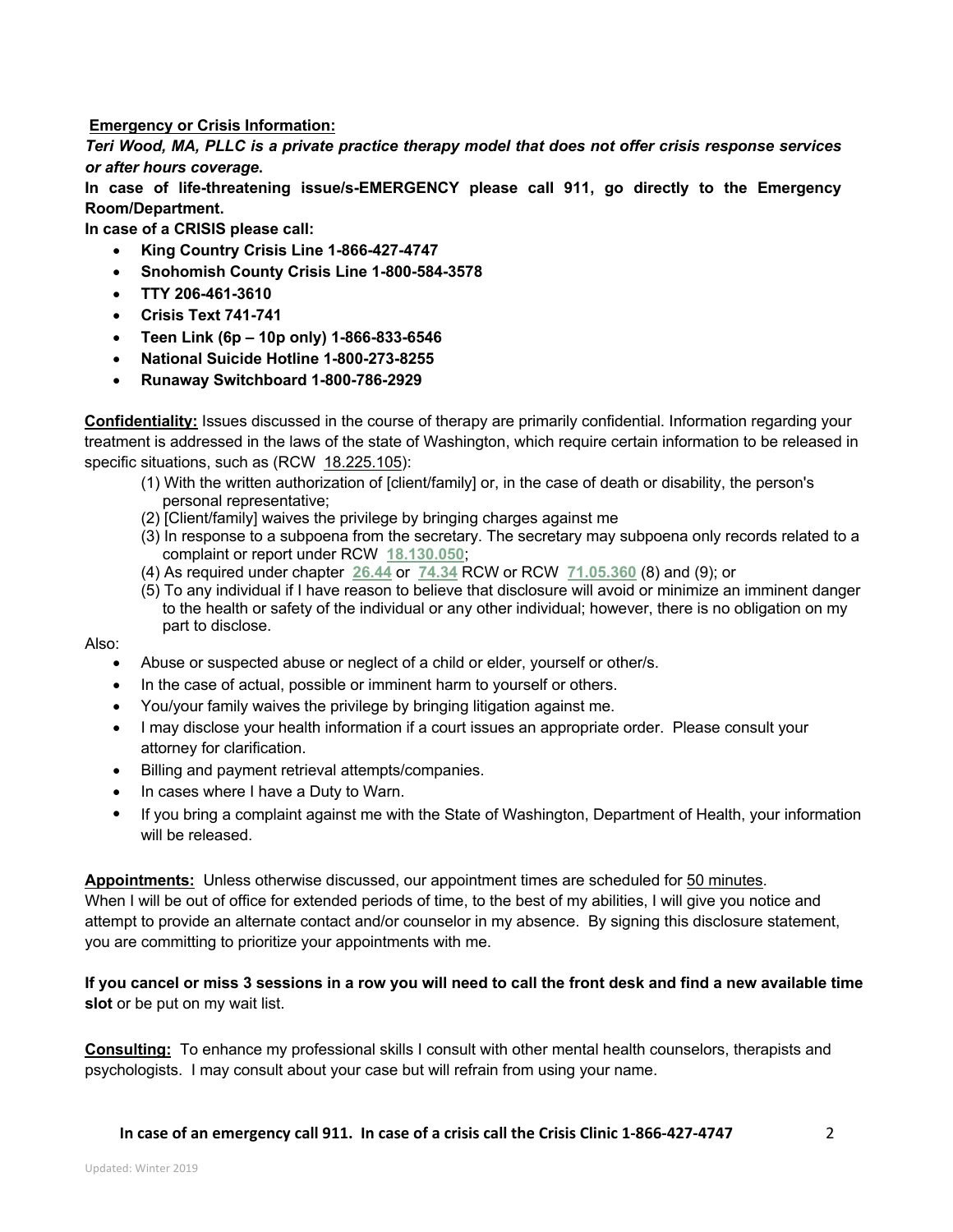**Electronic Communication/s:** I cannot guarantee confidentiality using electronic communications. There is a risk of 3rd party access to electronic communication/s. I cannot guarantee immediate or prompt replies. **To authorize me to correspond with you by EMAIL, initial: \_\_\_\_\_\_; by TEXT, initial: Letthere in By placing your** initials in either/both space(s), you are giving informed consent to bear entirely the aforementioned privacy risks, and you are agreeing to not hold me responsible in any way if you elect to communicate with me by text and/or email and a security breach occurs. You may decline to initial either/both space(s) above, thereby requiring me to communicate with you solely by secure means such as in my office or by limited phone contact).

**Insurance:** There are several reasons that you may choose **not** to use insurance. Insurance companies require a Diagnostic Statistical Manual (DSM)-5 diagnosis for treatment, and many cover/reimburse me for a limited set of mental health diagnoses. Treatment has to be medically necessary. Your diagnosis and treatment become part of your medical record. Some employers use medical records when making employment decisions. Once you have been given one or more diagnosis, it may also affect your access to insurance and your cost if you change plans. Please be aware that any form of claim submitted to an insurance company will involve disclosure of confidential information that carries a risk to privacy and/or future capacity to obtain health insurance, life insurance, or even a job. Medical data has also been reported to have been legally accessed by law enforcement and other agencies. Using insurance may limit the number of sessions you are allowed.

I am *not* able to guarantee reimbursement from insurance companies. **You are responsible for understanding your insurance plan/s** limits and allowances.

Insurance Release of Information (ROI): By signing this disclosure statement, you are authorizing me to release any medical information necessary to your insurance carrier for the purpose of processing your insurance reimbursement claim.

**Medications:** I am not a doctor. I do not prescribe, endorse or include medications as this is outside of my scope of practice.

**No Legal Services:** I intend to provide you and/or your child with services for therapy not litigation. I am prohibited by law to speak to any custody or parenting legal matters. I do not intend to become involved in legal disputes such as, but not limited to, personal injury lawsuits, divorce proceedings, parent reports, Guardian Ad Litem reports/interviews, dependency hearings or custody/parenting battles, etc. These can compromise you or your child's ability to be honest during treatment. If you request, or I am required to participate in litigation the party/ies responsible for my participation agrees to pay me \$400.00 per hour, beginning at one minute. I require \$400.00 fee upfront for the first hour, regardless of any other fee agreements in this disclosure statement. You will also be responsible for my travel time, reports, and other case-related costs.

**Fees:** Payment is due at the time of service unless otherwise specified.

- My standard rate is \$140 per 50-minutes
- \$120 for 50-minute "hour" discount rate for cash payment (you can ask about this in the first session)
- \$100 per 50-minute "hour" discounted rate when paying in advance for 5 (five) consecutive appointments
- \$400 per hour for legal fees (see above)
- \$140 for **late cancelations and not calling or showing for scheduled appt (not covered by insurance):**
	- o **If you cancel and appointment less than 48 hours prior to appt.**
	- o **If you are more than 20 minutes late and you've forfeited you appointment that day**
	- o **If you don't cancel and do not show for your appointment**

**In case of an emergency call 911. In case of a crisis call the Crisis Clinic 1-866-427-4747** 3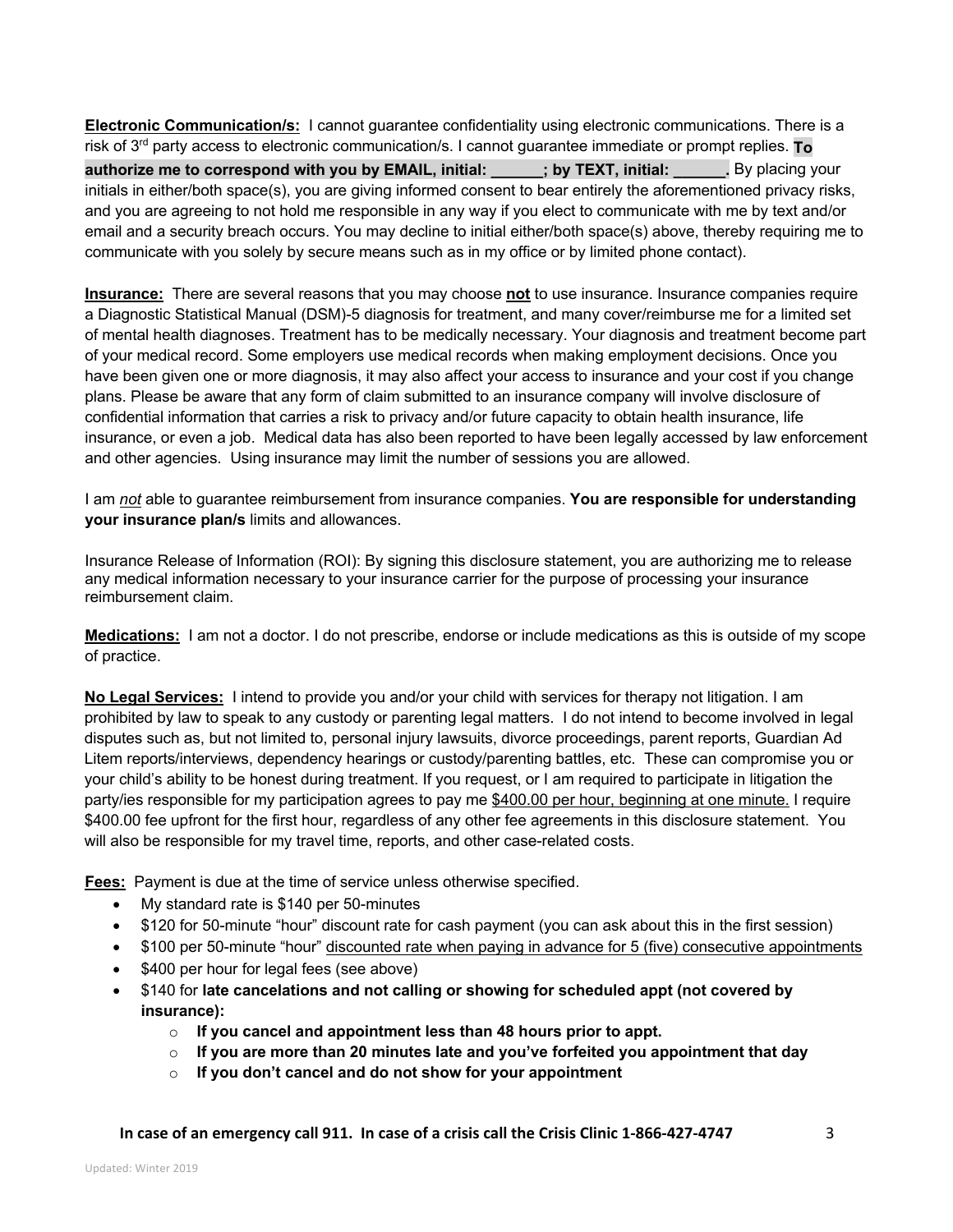- \$25 per 15 minutes on the telephone (not covered by insurance). I do not currently provide tele-mental health
- \$75 for treatment summaries, FMLA, or other document (not covered by insurance)
- \$30 for any returned checks
- Any bank fees related to payment for my services
- \$10 plus copy fees = service fee for any records exceeding 5 pages or for repeated extended pages
- \$400 per hour for legal services as noted above

All fees are subject to change.

Lack of payment is reason for me to terminate this contact and counseling. Three referrals will be provided to you in person.

You are not liable for any fees or charges for services rendered prior to receipt of this disclosure statement.

# **By signing this disclosure statement, you are agreeing to be responsible for full payment of all relevant fees.**

**Social Media and Dual Relationships:** I do not participate in social media with known client's or family.

**In the Community:** Should we see each other outside of the office, I leave it up to you if you wish to acknowledge or address me.

**Risks of Treatment:** Sometimes problems in relationships develop as an individual engages in therapeutic services and begins to change. In addition, as we talk about emotions and experiences, you may begin to feel discomfort.

### **Washington State Law requires that the following language appear on every disclosure statement:**

"Counselors practicing counseling for a fee must be registered or certified with the Department of Health for the protection of the public health and safety. Registration of an individual with the Department does not include recognition of any practice standards, nor necessarily implies the effectiveness of any treatment." "The purpose of the Counselor Credentialing Act (Chapter 18.19 RCW) is (A) To provide protection for public health and safety; and (B) To empower the citizens of the State of Washington by providing a complaint process against those counselors who would commit acts of unprofessional conduct."

### **Concerns:**

If you have any concerns about the treatment you, your child and/or family are receiving from me, please feel free to discuss this directly with me. If you feel I have been unethical in my treatment, or behavior, you have the right to contact the Department of Health: Health Services Quality Assurance Division, P.O. Box 4757, Olympia, WA, 98054; (360) 236-4700 or via email: HSQAComplaintintake@doh.wa.gov.

Records in my care, such as charts, releases of information and other paperwork related to you will be destroyed, shredded or burned after 5 years from your last attended session with me. In case of my death all records will be destroyed, shredded or burned.

### **(Continued)**